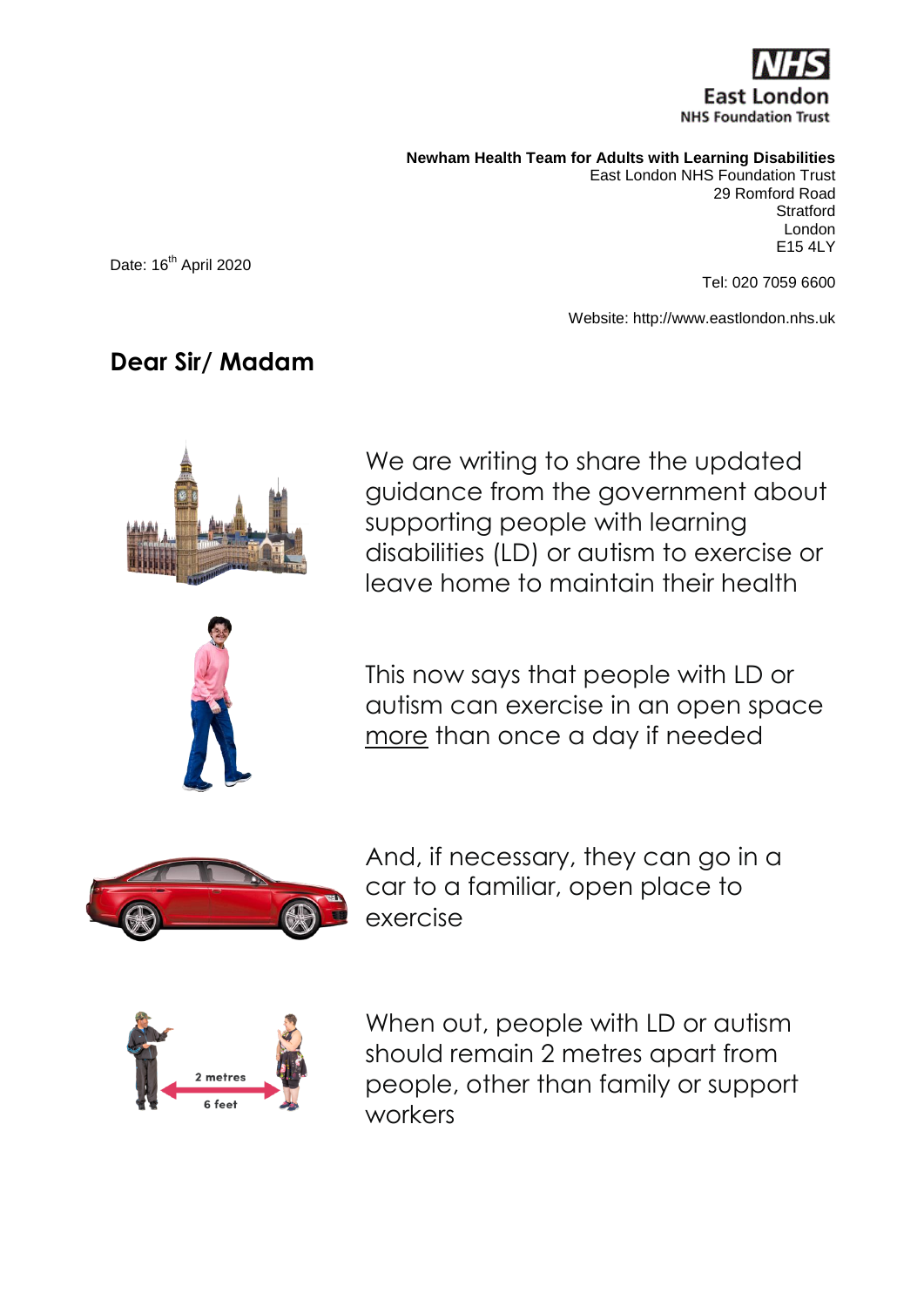

Support workers can be closer than 2 metres if needed



The guidance says that ideally this should be done in line with a care plan

This could be taken with them when they go out



Please contact our team if you have any questions or need any help with this



You can call us on 0207 059 6600

The full guidance can be found on this website:

[https://www.gov.uk/government/publications/coronavirus](https://www.gov.uk/government/publications/coronavirus-outbreak-faqs-what-you-can-and-cant-do/coronavirus-outbreak-faqs-what-you-can-and-cant-do)[outbreak-faqs-what-you-can-and-cant-do/coronavirus-outbreak](https://www.gov.uk/government/publications/coronavirus-outbreak-faqs-what-you-can-and-cant-do/coronavirus-outbreak-faqs-what-you-can-and-cant-do)[faqs-what-you-can-and-cant-do](https://www.gov.uk/government/publications/coronavirus-outbreak-faqs-what-you-can-and-cant-do/coronavirus-outbreak-faqs-what-you-can-and-cant-do)

Look at question 15